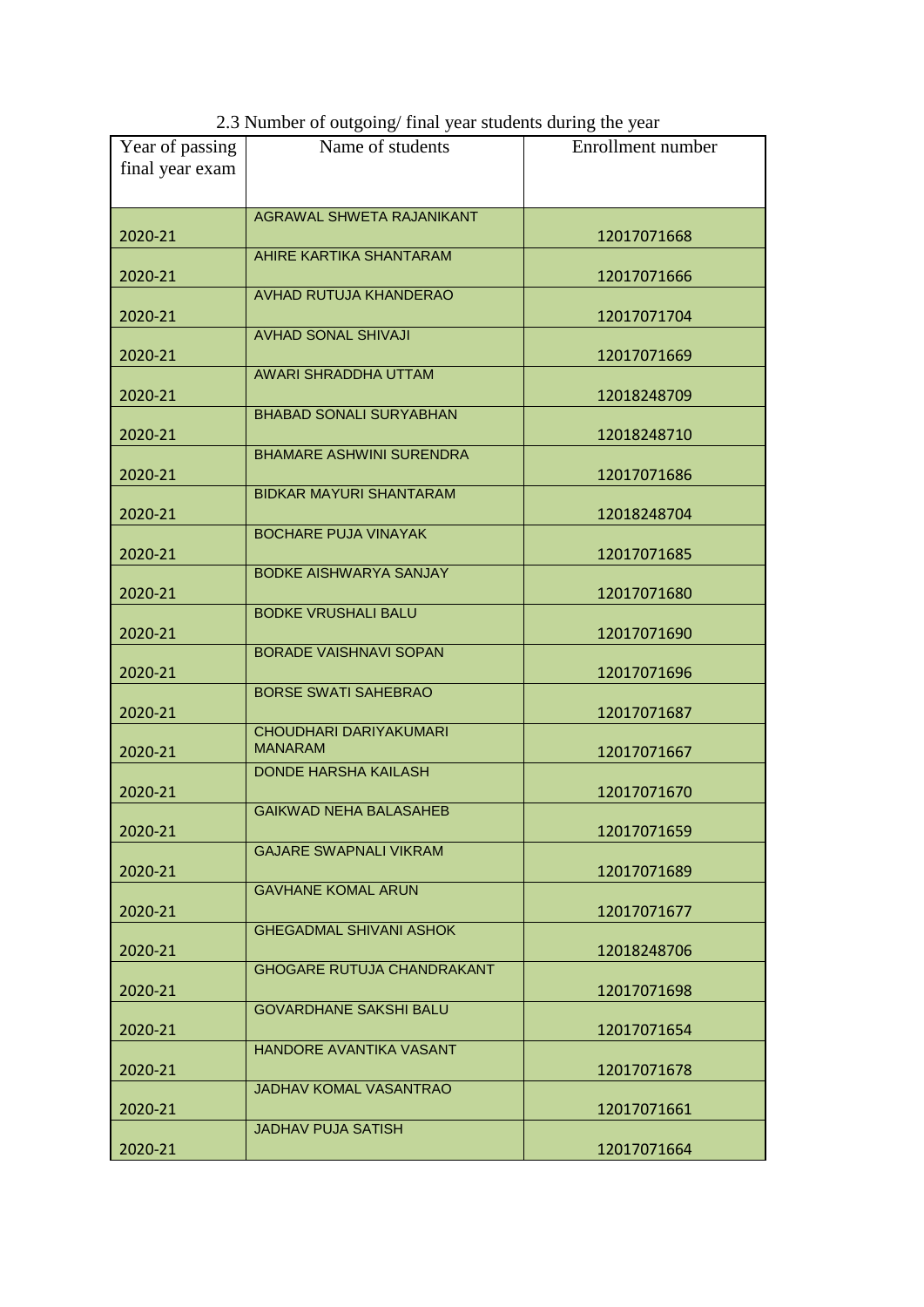|         | <b>JANMALI SHWETA DEEPAK</b> |             |
|---------|------------------------------|-------------|
| 2020-21 |                              | 12017071681 |
|         | <b>JONDHALE MAYURI RAVI</b>  |             |
| 2020-21 |                              | 12016004408 |
|         | <b>KADAM PRANALI PRAVEEN</b> |             |
| 2020-21 |                              | 12017071683 |
|         | <b>KADRE YOGITA JITENDRA</b> |             |
| 2020-21 | <b>KAKADE ADITI SAKHARAM</b> | 12017071706 |
| 2020-21 |                              | 12017071663 |
|         | <b>KALE KOMAL NAMDEO</b>     |             |
| 2020-21 |                              | 12017071662 |
|         | <b>KALE SHIWANI SANJAY</b>   |             |
| 2020-21 |                              | 12017071697 |
|         | <b>KANGANE NAMRATA SUDAM</b> |             |
| 2020-21 |                              | 12017071655 |
|         | <b>KATORE VARSHA SUNIL</b>   |             |
| 2020-21 |                              | 12017071688 |
|         | KHAN MUSKAN ATIQUE           |             |
| 2020-21 |                              | 12017071660 |
|         | KHANAL VAISHNAVI MALHARI     |             |
| 2020-21 | <b>KHULE VIDYA GOVIND</b>    | 12017071679 |
|         |                              |             |
| 2020-21 | <b>LANDGE AKSHADA SANJAY</b> | 12017071658 |
| 2020-21 |                              | 12017071674 |
|         | MANJE SNEHAL VAIBHAV         |             |
| 2020-21 |                              | 12017071647 |
|         | <b>MATALE KOMAL HARIBHAU</b> |             |
| 2020-21 |                              | 12017071672 |
|         | MHASKE BHAGYASHREE SANJAY    |             |
| 2020-21 |                              | 12017071682 |
|         | <b>MORE PRIYA SHARAD</b>     |             |
| 2020-21 |                              | 12018248708 |
|         | PANGALE VARSHA SANJAY        |             |
| 2020-21 |                              | 12017071693 |
|         | PARDESHI JAGRUTI CHHAGAN     |             |
| 2020-21 | PATIL NAMRATA PRASHANT       | 12017071651 |
| 2020-21 |                              | 12017071676 |
|         | PAWAR PRATIKSHA DILIP        |             |
| 2020-21 |                              | 12017071694 |
|         | <b>RAJAD SHITAL SHAMU</b>    |             |
| 2020-21 |                              | 12017071657 |
|         | RATHOD DIVYA RAVINDRANATH    |             |
| 2020-21 |                              | 12017071671 |
|         | SADGIR URMILA RAMBHAU        |             |
| 2020-21 |                              | 12017071648 |
|         | SAINDRE MAYURI SHRIHARI      |             |
| 2020-21 |                              | 12018248705 |
|         | <b>SALVE TEJAL SANJAY</b>    |             |
| 2020-21 |                              | 12017071705 |
|         | <b>SANA SAJJAD TEMRIKAR</b>  |             |
| 2020-21 |                              | 12017071699 |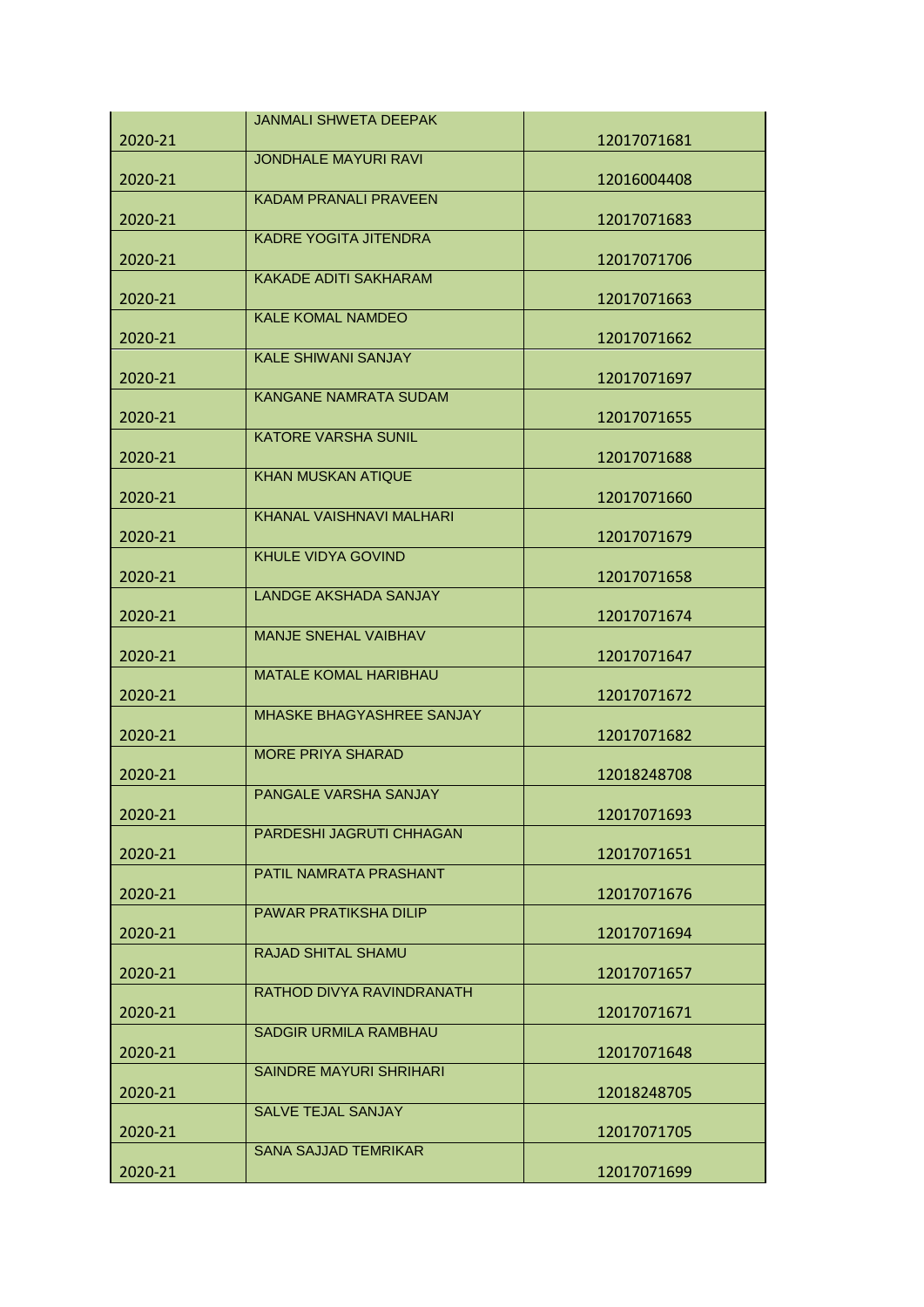|         | <b>SANAP SONALI DAGADU</b>     |             |
|---------|--------------------------------|-------------|
| 2020-21 |                                | 12017071702 |
| 2020-21 | SANGALE VIDHYA SANJAY          | 12018248707 |
| 2020-21 | <b>SANGALE YOGITA AMRUTRAO</b> | 12017071700 |
| 2020-21 | <b>SARDE BHAKTI GAHININATH</b> | 12017071649 |
| 2020-21 | SHINDE KANCHAN BHIMRAO         | 12017071684 |
| 2020-21 | SHINDE PRATIBHA SANJAY         | 12017071691 |
|         | SHINDE SAKSHI MANGESH          |             |
| 2020-21 | SOMWANSHI GAYATRI SANJAY       | 12017071695 |
| 2020-21 | TAJANPURE HARSHALI PANURANG    | 12017071652 |
| 2020-21 | <b>TORANE APURVA PRAMOD</b>    | 12017071701 |
| 2020-21 | <b>VANHERE KAJAL GOPINATH</b>  | 12017071675 |
| 2020-21 | <b>VARTAK MANALI MAHESH</b>    | 12017071665 |
| 2020-21 | YADAV ANJALI DINANATH          | 12016004387 |
| 2020-21 |                                | 12017071650 |
| 2020-21 | <b>AHER JAYSHRI SUBHASH</b>    | 12019057971 |
| 2020-21 | <b>AROTE SAYALI BHAGWAT</b>    | 12019057982 |
| 2020-21 | <b>CHAVAN JYOTI BALKRISHNA</b> | 12019057977 |
| 2020-21 |                                |             |
|         |                                | 12019057981 |
|         | <b>DARADE REKHA SHIVAJI</b>    | 12019057972 |
| 2020-21 | DHAWLE ASHWINI NARAYANRAO      | 12019057970 |
| 2020-21 | <b>KATKADE MONALI ABASAHEB</b> | 12019057979 |
| 2020-21 | <b>LONARE MAYURI KIRAN</b>     | 12019057973 |
| 2020-21 | <b>MANE SUSHAMA SARJERAO</b>   |             |
| 2020-21 | PAWAR SWAPNA SHANTARAM         | 12019057974 |
| 2020-21 | RANGREZ SADAF ARSHAD GAFUR     | 12019057975 |